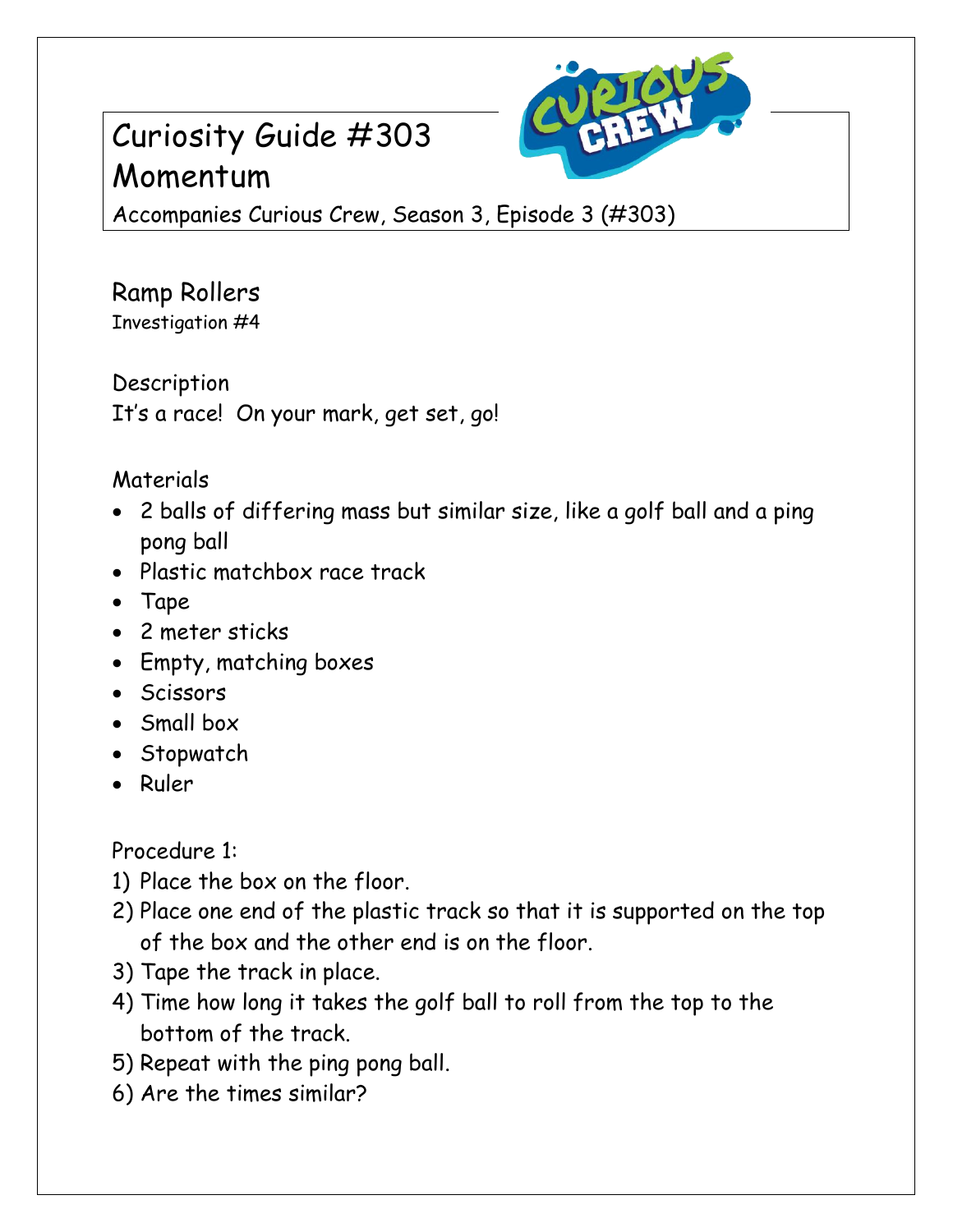Procedure 2:

- 1) Place the matching little boxes at the base of the track to catch the rolling balls.
- 2) Place the meter sticks in line with the ramp on either side of the tape semicircle. This will form a track to move within.
- 3) Roll the golf ball down the ramp so that the ball hits the box.
- 4) Measure how far the golf ball travels.
- 5) Repeat with the ping pong ball.
- 6) What do you notice?

My Results